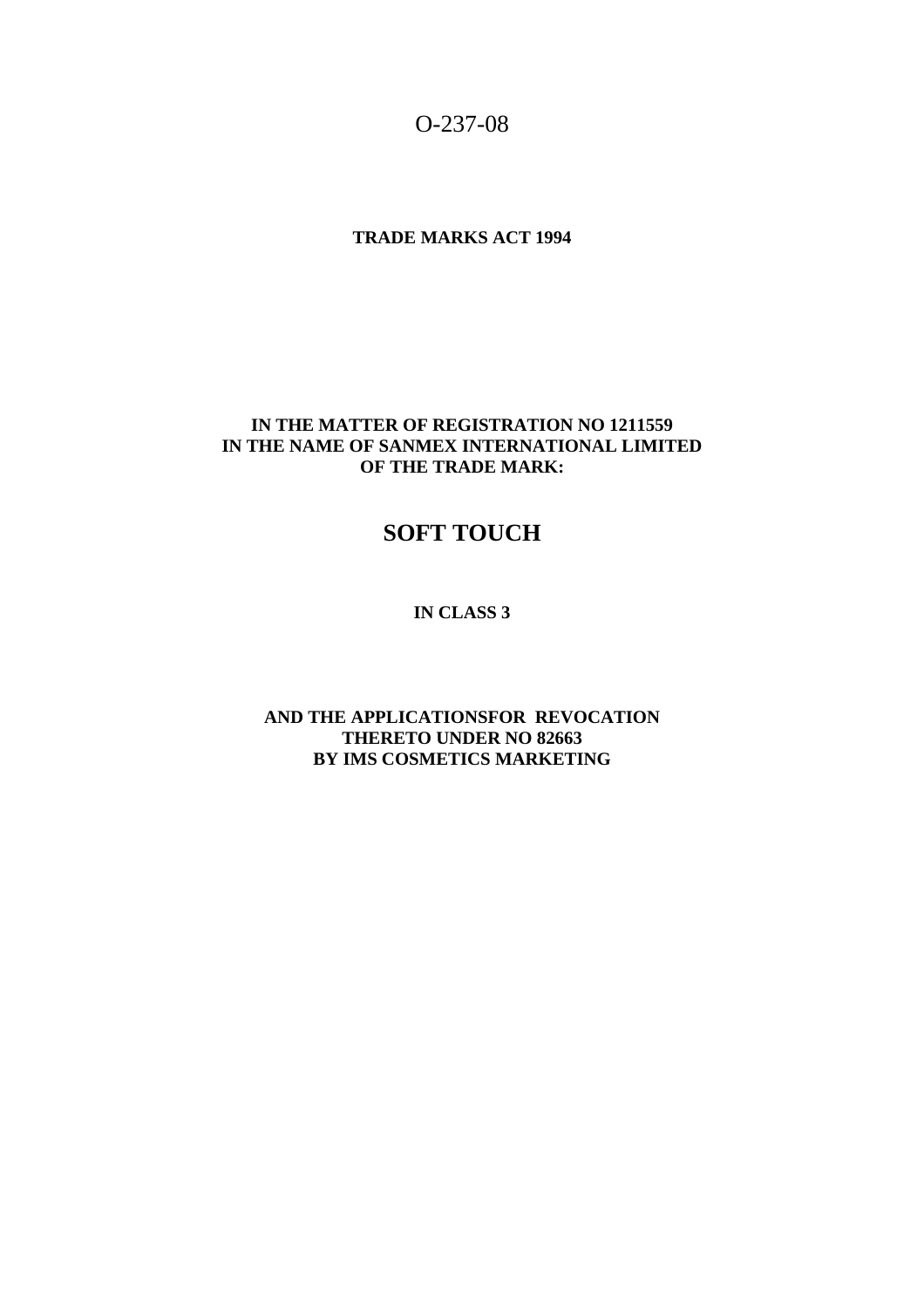**Trade Marks Act 1994** 

**In the matter of registration no 1211559 in the name of Sanmex International Limited of the trade mark: SOFT TOUCH in class 3 and the application for revocation thereto under no 82663 by IMS Cosmetics Marketing** 

#### *Introduction*

1) Section 46 of the Trade Marks Act 1994 (the Act) reads as follows:

 "(1) The registration of a trade mark may be revoked on any of the following grounds—

(a) that within the period of five years following the date of completion of the registration procedure it has not been put to genuine use in the United Kingdom, by the proprietor or with his consent, in relation to the goods or services for which it is registered, and there are no proper reasons for non-use;

(b) that such use has been suspended for an uninterrupted period of five years, and there are no proper reasons for non-use;

(c) that, in consequence of acts or inactivity of the proprietor, it has become the common name in the trade for a product or service for which it is registered;

(d) that in consequence of the use made of it by the proprietor or with his consent in relation to the goods or services for which it is registered, it is liable to mislead the public, particularly as to the nature, quality or geographical origin of those goods or services.

(2) For the purposes of subsection (1) use of a trade mark includes use in a form differing in elements which do not alter the distinctive character of the mark in the form in which it was registered, and use in the United Kingdom includes affixing the trade mark to goods or to the packaging of goods in the United Kingdom solely for export purposes.

(3) The registration of a trade mark shall not be revoked on the ground mentioned in subsection  $(1)(a)$  or  $(b)$  if such use as is referred to in that paragraph is commenced or resumed after the expiry of the five year period and before the application for revocation is made.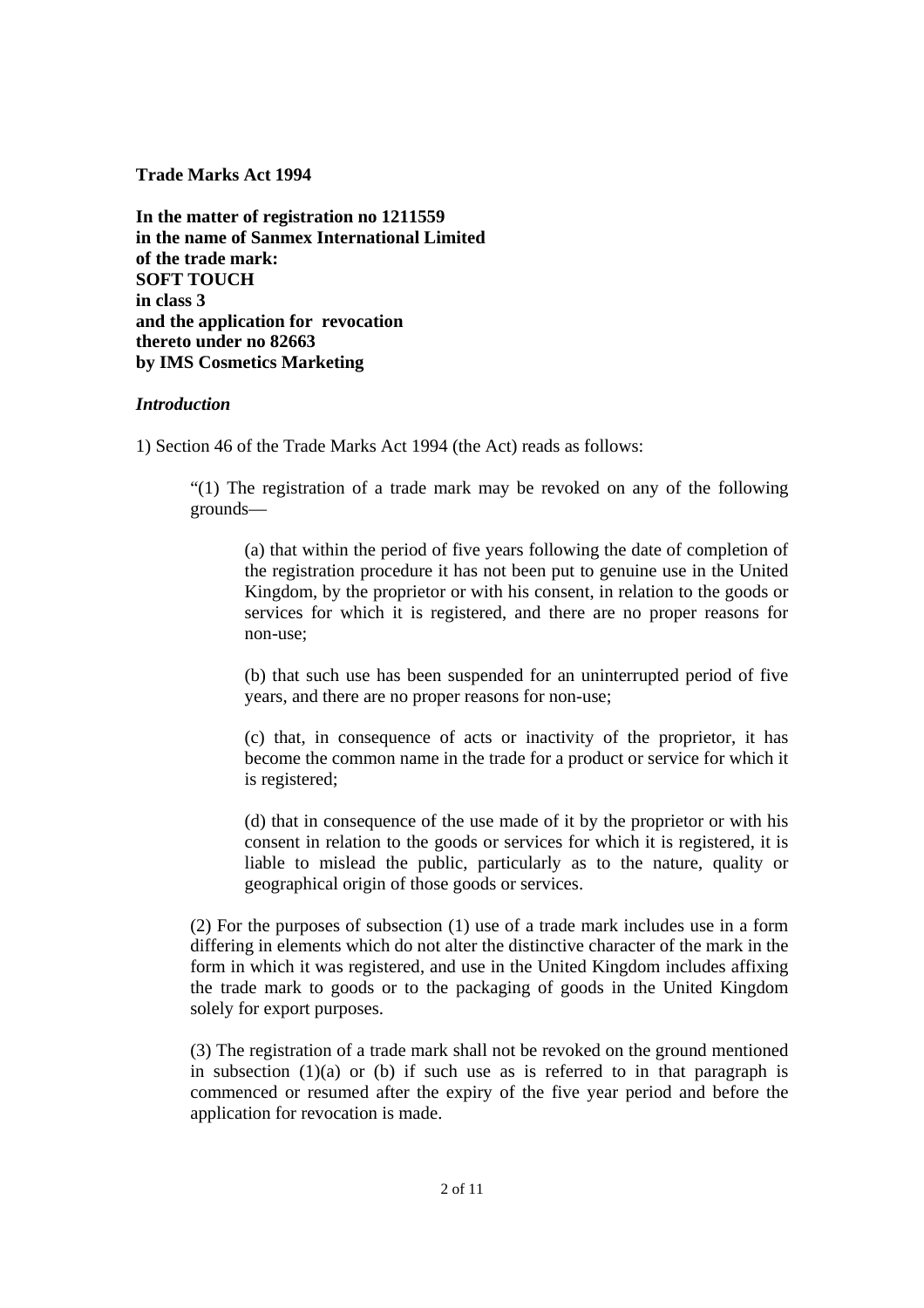Provided that, any such commencement or resumption of use after the expiry of the five year period but within the period of three months before the making of the application shall be disregarded unless preparations for the commencement or resumption began before the proprietor became aware that the application might be made.

(4) An application for revocation may be made by any person, and may be made either to the registrar or to the court, except that——

(a) if proceedings concerning the trade mark in question are pending in the court, the application must be made to the court; and

(b) if in any other case the application is made to the registrar, he may at any stage of the proceedings refer the application to the court.

(5) Where grounds for revocation exist in respect of only some of the goods or services for which the trade mark is registered, revocation shall relate to those goods or services only.

(6) Where the registration of a trade mark is revoked to any extent, the rights of the proprietor shall be deemed to have ceased to that extent as from——

(a) the date of the application for revocation, or

(b) if the registrar or court is satisfied that the grounds for revocation existed at an earlier date, that date."

Section 100 of the Act states:

"100. If in any civil proceedings under this Act a question arises as to the use to which a registered trade mark has been put, it is for the proprietor to show what use has been made of it."

Consequent upon section 100 in revocation for non-use proceedings the onus is upon the registered proprietor to prove that it has made genuine use of a trade mark, or that there are proper reasons for non-use.

2) On 17 October 2006 IMS Cosmetics Marketing, which I will refer to as IMS, filed an application for the revocation of registration no 1211559. The registration is for the trade mark **SOFT TOUCH** (the trade mark) and is registered for the following goods:

*non-medicated toilet preparations; cosmetics; non-medicated preparations in the form of creams and lotions, all for the care of the skin; preparations for the hair; shaving preparations; soaps; shampoos; depilatory preparations; depilatory articles included in Class 3*.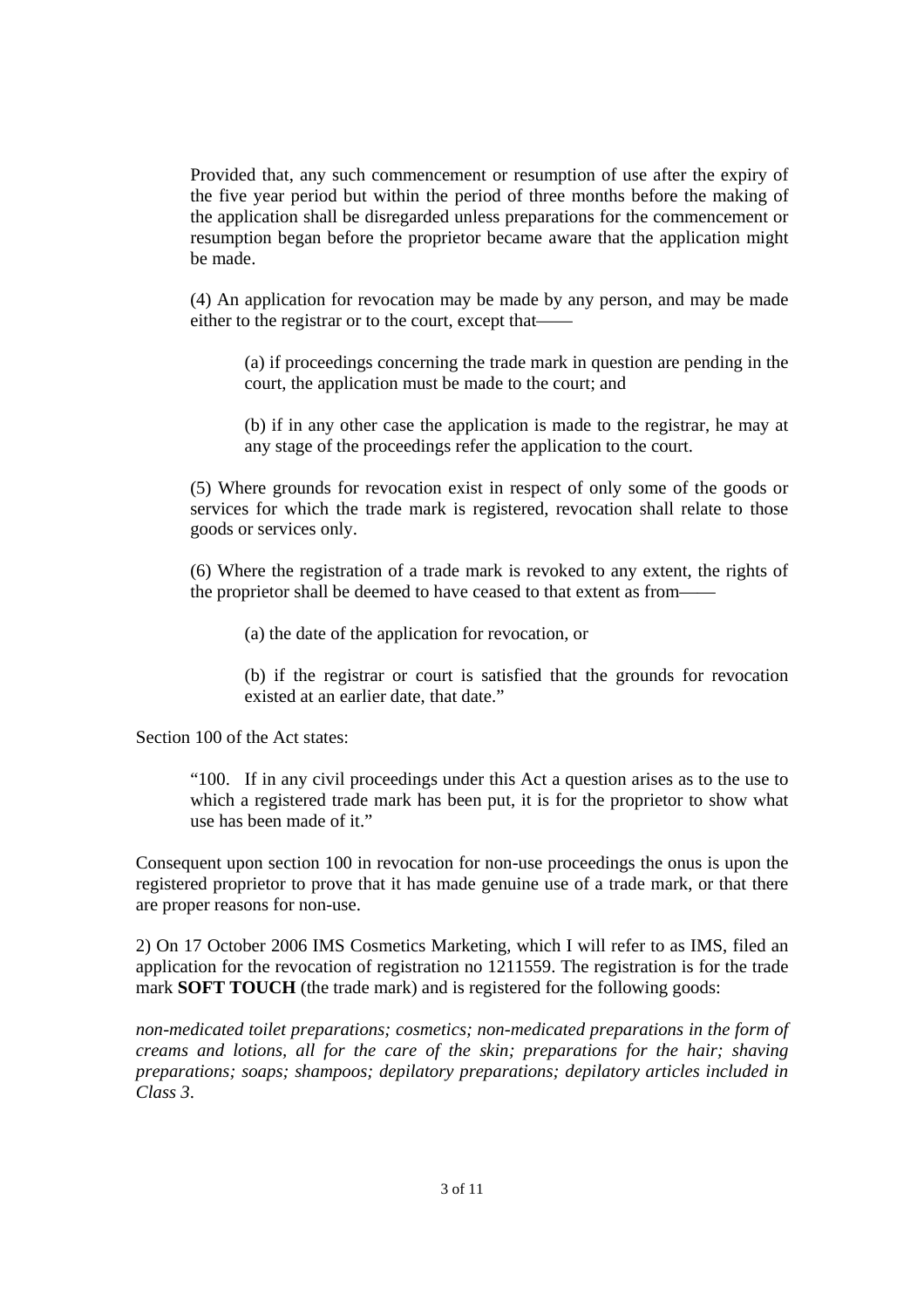The registration process for the trade mark was completed on 18 September 1985, the date of the publication of the registration of the trade mark in journal no 5584<sup>i</sup>. The registration is in the name of Sanmex International Limited, which I will refer to as Sanmex.

3) IMS states that in the course of the prosecution of its trade mark application no 2362575 Sanmex's trade mark was raised as a citation by the Trade Marks Registry. IMS states that investigations have been carried out in relation to the use of the trade mark and it has only been used in relation to women's body spray. IMS opines that the registration can only be maintained in respect of women's body spray. IMS seeks revocation of the registration, with the exception of women's body spray, under both sections 46(1)(a) and  $46(1)(b)$  of the Act.

4) In relation to section 46(1)(b) of the Act, IMS claims that the trade mark has not been used, saved in respect of women's body spray, from 17 October 1996 to 17 October 2001, it seeks the partial revocation of the trade mark from 17 October 2001. The period relied upon is, in fact five years and one day and so I will treat the relevant period as being from 17 October 1996 to 16 October 2001.

5) In relation to section 46(1)(a) of the Act IMS seeks revocation from 21 August 1990; this is less than five years after the date of the completion of the registration process and so the claim under section 46(1)(a) of the Act must fail.

6) Sanmex filed a counterstatement, together with evidence. Sanmex states that products have been sold under the trade mark by it its predecessor in title since 1997. Sanmex states that it has used the trade mark on or in relation to various personal care, household and laundry products such as antiperspirants, deodorants, body sprays, laundry powder and fabric conditioners.

7) Sanmex states that section 46(3) of the Act provides that a trade mark shall not be revoked if use of the trade mark is commenced or resumed after the expiry of the five year period and before the application for revocation is made. Sanmex, in respect of this, refers to evidence which shows use of the trade mark in relation to various articles since 2004. Sanmex states that in the last six months "or so" it has been preparing to launch hair care products, namely hair sprays and hair mousses, under the trade mark. Sanmex states that is has now received a commitment for orders for these products.

8) Sanmex seeks the refusal of the application. It states that there was no communication from IMS or its representatives prior to the filing of the application for revocation.

9) Sanmex filed two sets of evidence. IMS did not file any evidence. The sides were advised that they had a right to a hearing and that if neither side requested a hearing a decision would be made from the papers and any written submissions that were received. Neither side requested a hearing nor furnished written submissions.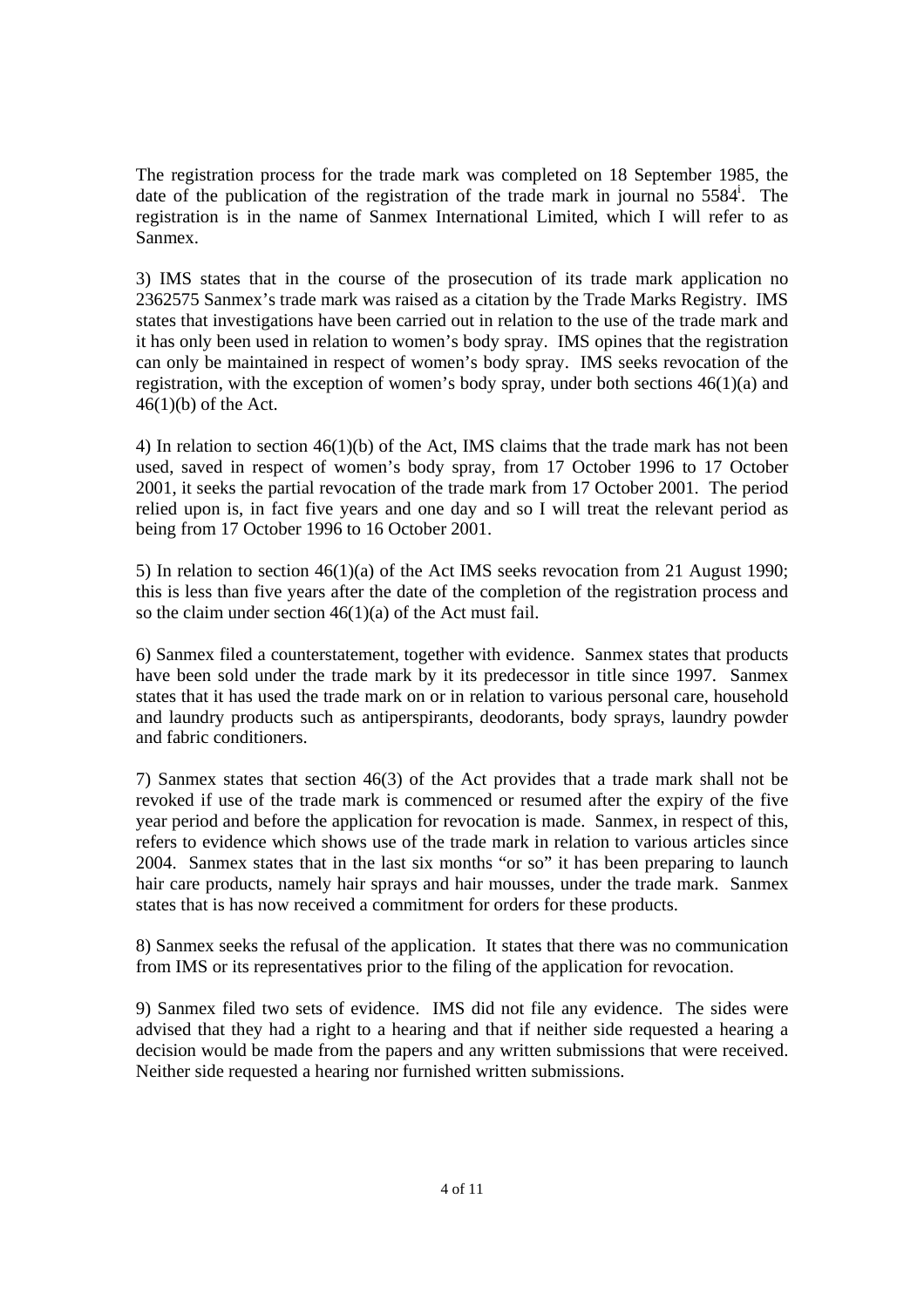#### *Evidence of Sanmex*

10) This consists of two witness statements made by Mr Steven Groden. Mr Groden is the company secretary and marketing director of Sanmex. By January 2007 Mr Groden has been closely involved with Sanmex and its predecessor in title for more than ten years.

11) Mr Groden states that Sanmex first used the trade mark in the United Kingdom in relation to antiperspirants, deodorants, body sprays and hairspray (the goods) in 1996 and has used the trade mark continuously since then in relation to the goods.

12) Sanmex does not hold any paper invoices for the period 1996 to 2001, as there are no legal requirements to do so. However, he estimates that turnover in goods sold under the trade mark in each of these years was between £300,000 and £400,000.

13) Mr Groden has been able to extract historical data from Sanmex's previous accounts computer system. Exhibited at SG1-SG6, to Mr Groden's second statement, are historical sales data for one of Sanmex's SOFT TOUCH antiperspirants for the years 1996 to 2001. The data show one product: SOFT TOUCH LOVING 200 ml. Mr Groden states that the value of goods sold in the United Kingdom were as follows:

1996 £127,116 1997 £125,209 1998 £104,773 1999 £84,153 2000 £65,870 2001 £74,192

(I note that some of the data appears to relate to undertakings outside of the United Kingdom but this does not affect the case as use for export is also relevant.)

14) Mr Groden states that Sanmex sold the goods under the trade mark to a variety of small and medium sized chemists, retailers and wholesale and distribution companies; some of which he lists. Mr Groden states that these companies operate in various parts of the United Kingdom, including Scotland, Northern Ireland, the north, midlands and south-east of England.

15) Mr Groden states that there is no formal advertising/publicity budget. However, Mr Groden states that the SOFT TOUCH range was supported by trade leaflets and promotional gifts in the period 1996-2001.

16) Exhibited at SG7 are two photographs of a can of SOFT TOUCH *pleasing*. The can bears the legend "fine fragranced body spray for women". The picture of the bottom of the can indicates that the product was manufactured on 17 February 2001.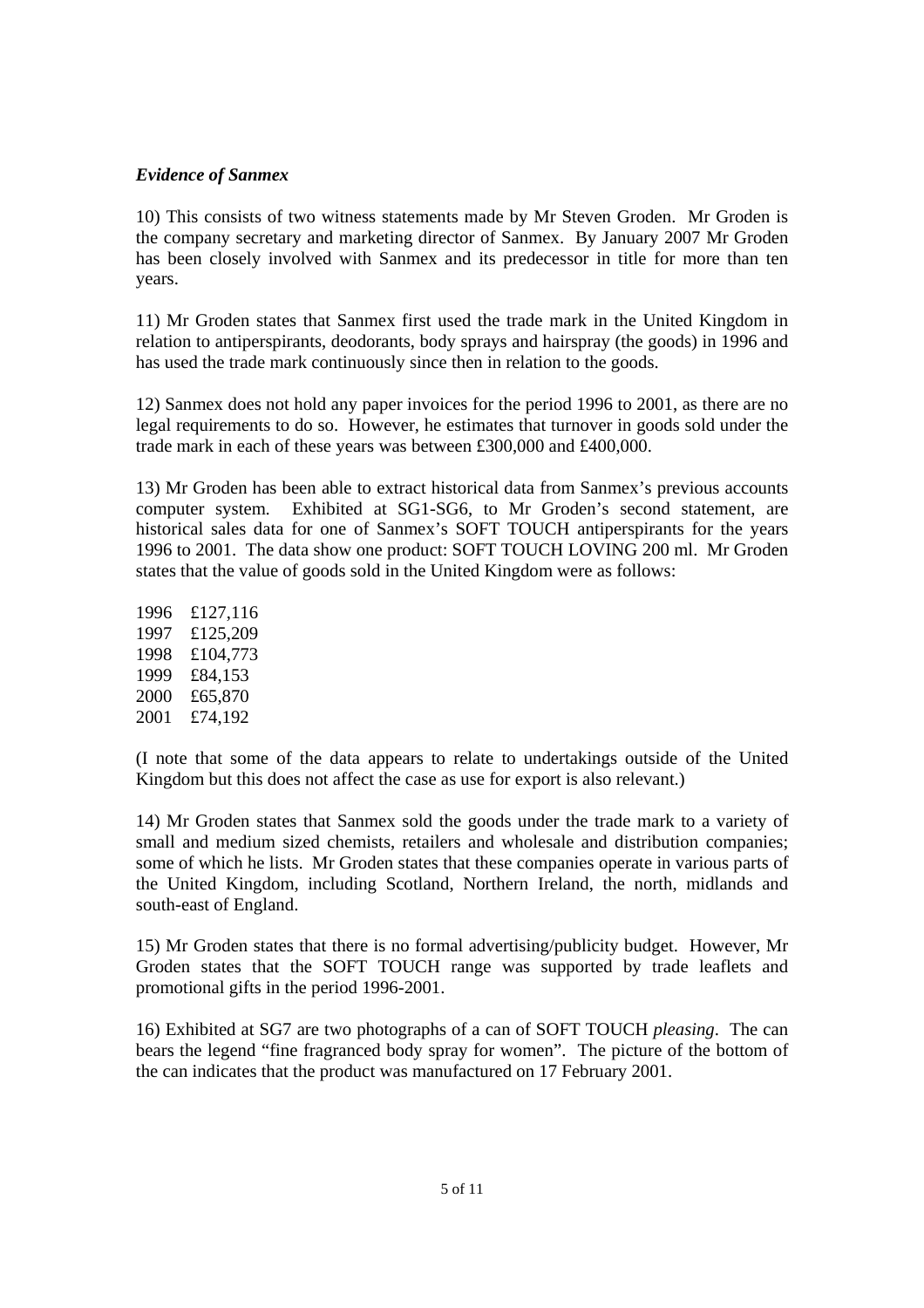17) Exhibited to Mr Groden's first witness statement, at SG1, are "[c]opies of a representative sample of invoices issued in 2004, 2005 and 2006". Mr Groden states that these invoices show sales of body sprays and antiperspirant deodorants. The products shown on invoices from 2004, 2005 and 2006 and before the date of application for revocation are:

SOFT TOUCH COTTON 200 ml; SOFT TOUCH B/S CASHMERE 150 ml; SOFT TOUCH B/S COTTON 150ml; SOFT TOUCH FAB BLUE SPA 750ml; SOFT T'CH PINK PASSION 750ml; SOFT TOUCH APPLE ALOE 750ml; SOFT TOUCH COTTON ALMOND 750ml; SOFT TOUCH 3-IN-1 WASHING POWDER 850g; SOFT TOUCH ALOE WASHING POWDER 850g; SOFT TOUCH BIO WASHING POWDER 850g; SOFT TOUCH NON BIO WASHING POWDER 850g; SOFT TOUCH COLOUR WASHING POWDER 850g; SOFT TOUCH NON BIO WASHING POWDER 8.55kg; SOFT TOUCH BIO WASHING POWDER 8.55kg; SOFT TOUCH B/S SATIN 150ml; SOFT TOUCH B/S VELVET 150ml.

The following goods only appear on copies of invoices from November and December 2006, after the date of application for revocation:

SOFT TOUCH APD COOL 150ml; SOFT TOUCH APD FRESH 150ml; SOFT TOUCH APD ORIENTAL 150ml.

18) Exhibited at SG2 to Mr Groden's first statement is a copy of a sales brochure that Mr Groden states was issued early in 2006. This shows SOFT TOUCH and soft touch being used on body sprays and antiperspirant deodorants. The former goods also bear the names Cotton, Cashmere, Velvet, Satin; the latter also bear the names Cool, Fresh, Oriental and Violets. The products are not defined by reference to gender.

19) Exhibited at SG3 to Mr Groden's first statement is a copy of an e-mail dated 22 March 2006 and artwork for SOFT TOUCH hair spray and hair mousse. The e-mail is from Mr Ian Lockley of Peachtree UK Limited to Mr Stuart Ritchie of Sanmex. The message in the e-mail is as follows:

"Attached is the visual for the Soft Touch Hairspray. This is the latest stage we have reached with the design.

If you require a quote for completing the concept to mock up stage let me know."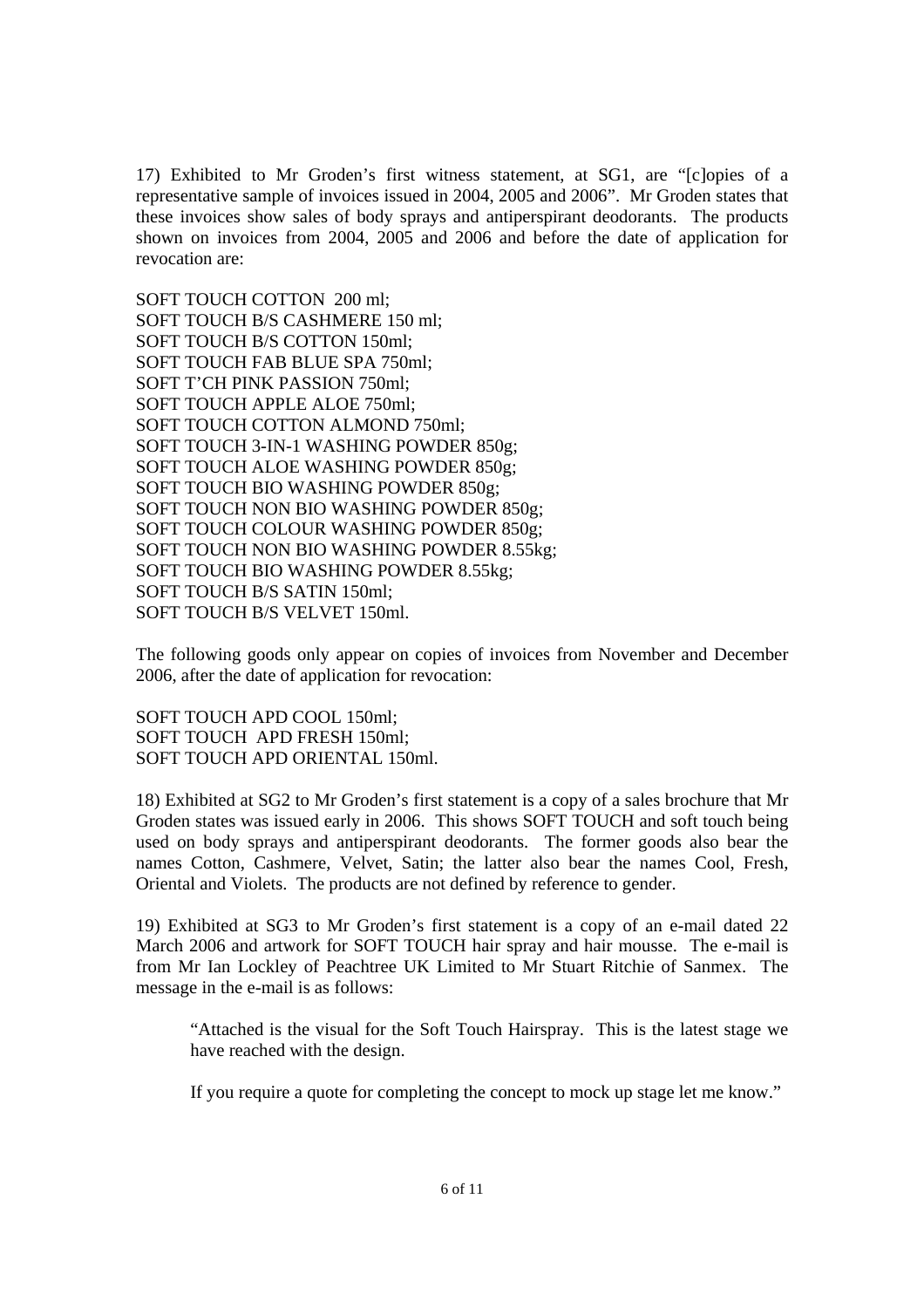The art work shows cans for hair spray and mousse bearing *soft touch*.

Mr Groden states that this exhibit shows that Sanmex has been preparing for the launch of hair care products, initially hair spray and hair mousses during the previous six months (Mr Groden's statement is dated 30 January 2007).

### *Decision*

20) Owing to the nature of the application and the effects of section 46(3), genuine use of the trade mark from 17 October 1996 to 16 October 2001 or from 17 October 2001 to 16 October 2006 will have to be taken into account. Use of the trade mark on invoices is use of the trade mark in relation to the goods, as is use on the goods, as shown in certain of the exhibits. Taking into account the length, scale and nature of the use I have no doubt that Sanmex has shown that there has been use of the trade mark in the material periods for antiperspirant deodorants and body sprays. There has also been use in relation to washing powder, but as this product is not covered by the specification this use is not pertinent.

21) In relation to the statements of Mr Groden the only matter that is open to consideration is the use of the trade mark in relation to hairspray and hair mousse. In his second witness statement Mr Groden states that Sanmex has used the trade mark, inter alia, in relation to hairspray since 1996 and that this use has been continuous since then. However, in his first witness statement Mr Groden states:

"The email and supporting documentation shows that Sanmex has been preparing for the launch of hair care products, initially hair spray and hair mousses during the last six months."

I cannot see how the above statement can be squared with the statement that the trade mark has been used continuously in relation to hair spray since 1996. In the absence of any corroborative evidence in relation to the statement in the second witness statement, all that Sanmex can rely upon in relation to hairspray and hair mousse is the e-mail of 22 March 2006 and the artwork.

22) This leaves the question as to whether this use of the trade mark in relation to hairspray and hair mousse can be considered to be genuine use. The considerations to be taken into account in relation to genuine use were given by the European Court of Justice (ECJ) in *Ajax Brandbeveiliging BV v Ansul BV* Case C-40/01:

 "36. "Genuine use" must therefore be understood to denote use that is not merely token, serving solely to preserve the rights conferred by the mark. Such use must be consistent with the essential function of a trade mark, which is to guarantee the identity of the origin of goods or services to the consumer or end user by enabling him, without any possibility of confusion, to distinguish the product or service from others which have another origin.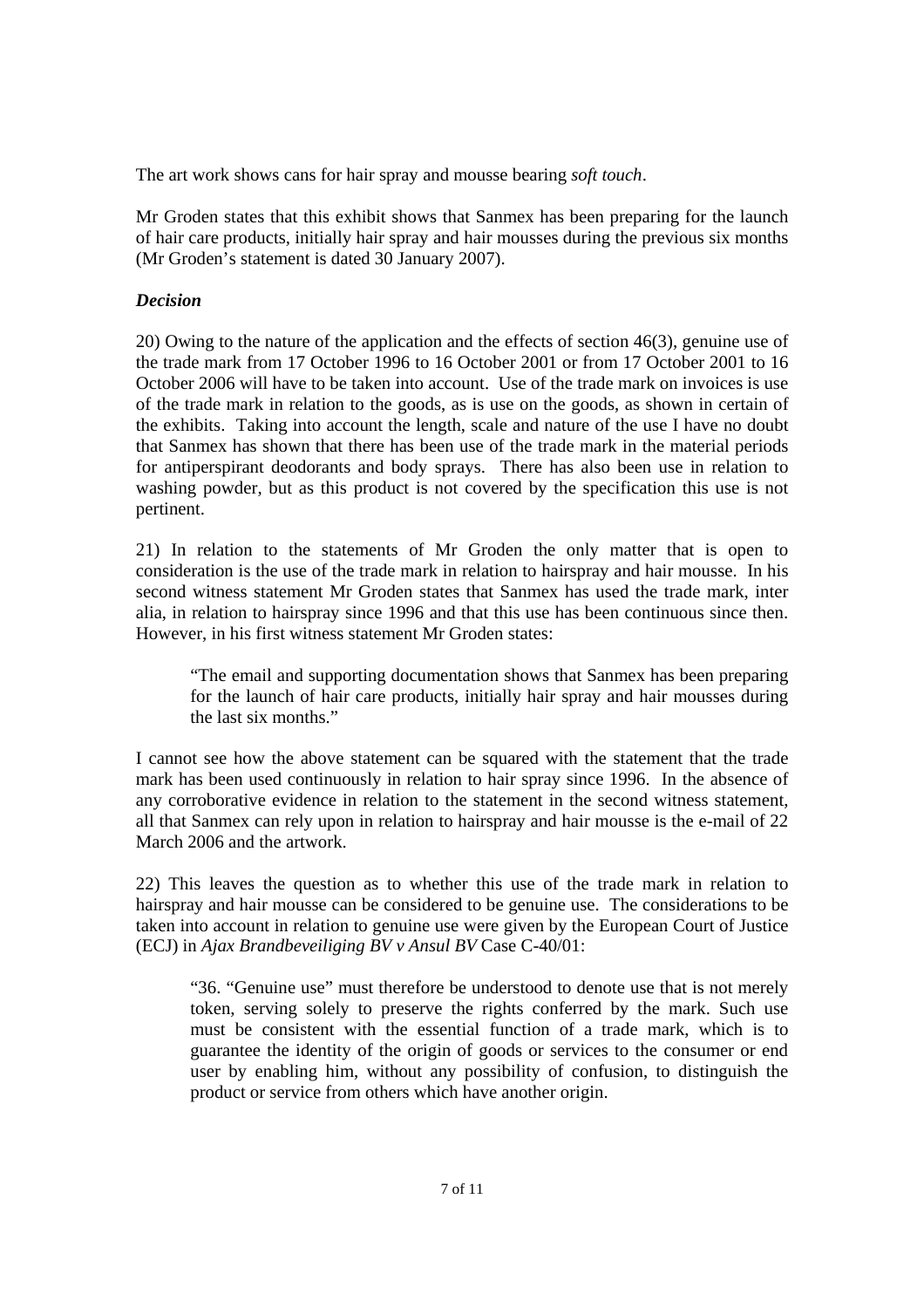37. It follows that genuine use of the mark entails use of the mark on the market for the goods or services protected by that mark and not just internal use by the undertaking concerned. The protection the mark confers and the consequences of registering it in terms of enforceability vis-à-vis third parties cannot continue to operate if the mark loses its commercial *raison d'être*, which is to create or preserve an outlet for the goods or services that bear the sign of which it is composed, as distinct from the goods or services of other undertakings. Use of the mark must therefore relate to goods or services already marketed or about to be marketed and for which preparations by the undertaking to secure customers are under way, particularly in the form of advertising campaigns. Such use may be either by the trade mark proprietor or, as envisaged in Article 10(3) of the Directive, by a third party with authority to use the mark.

 38. Finally, when assessing whether there has been genuine use of the trade mark, regard must be had to all the facts and circumstances relevant to establishing whether the commercial exploitation of the mark is real, in particular whether such use is viewed as warranted in the economic sector concerned to maintain or create a share in the market for the goods or services protected by the mark.

 39. Assessing the circumstances of the case may thus include giving consideration, *inter alia*, to the nature of the goods or service at issue, the characteristics of the market concerned and the scale and frequency of use of the mark. Use of the mark need not, therefore, always be quantitatively significant for it to be deemed genuine, as that depends on the characteristics of the goods or service concerned on the corresponding market."

23) There is no evidence that by the date of application any hair care products had been sold under the trade mark. The ECJ held that genuine use can include use in relation to "goods about to be marketed and for which preparations by the undertaking to secure customers are under way". The evidence of Sanmex simply relates to a prospective design for the packaging. There is no evidence to show that at the date of the application for revocation preparations were underway to secure customers. The use in relation to hair care products upon which Sanmex relies does not represent genuine use as per the judgment of the ECJ above.

#### *Fair description*

24) It is necessary to decide upon a fair description for the goods for which genuine use has been shown and which fall within the parameters of the specification ie antiperspirant deodorants and body sprays. To limit the goods by gender, as per the statement of case of IMS would not reflect the use shown and would be over pernickety<sup>ii</sup>. Antiperspirants and deodorants, whether in combined or separate form, represent a clear sub-division of goods<sup>iii</sup>. Body sprays also represents a sub-division of goods. The relevant public, which is the public at large, would be likely to describe the goods<sup>iv</sup> for which genuine use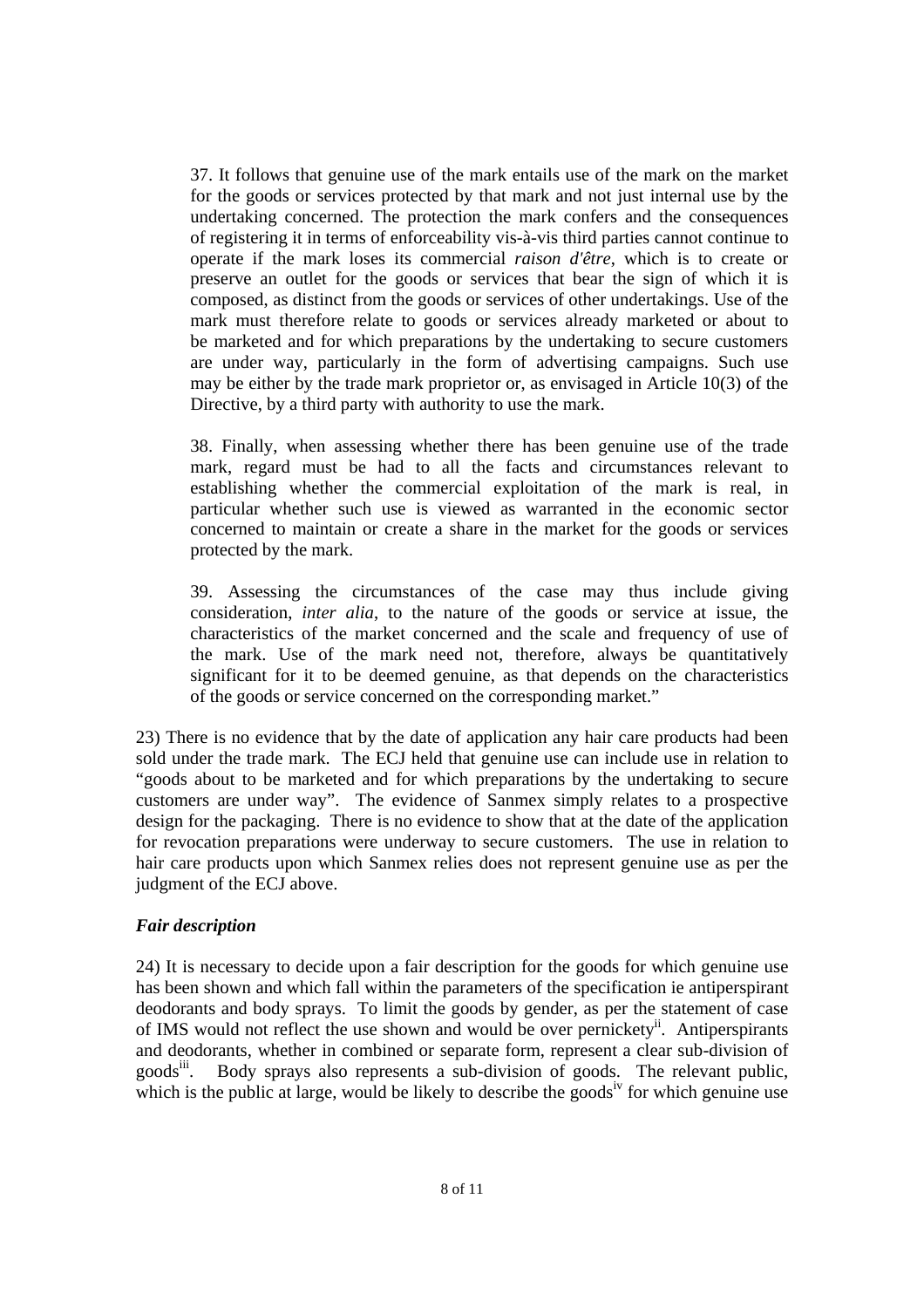has been shown as *antiperspirants, deodorants and body sprays*. These goods are encompassed by the general term *non-medicated toilet preparations* of the specification.

#### *Conclusion*

25) The specification of the trade mark is to be limited to:

*antiperspirants, deodorants and body sprays; all included in class 3.* 

The revocation is to have effect from 17 October 2001.

#### *Costs*

26) IMS having been successful for the most part is entitled to a contribution towards its costs. I award costs upon the following basis:

| Application fee:              | £200 |
|-------------------------------|------|
| Statement of case:            | £300 |
| Considering counterstatement: | £200 |
| Total:                        | £700 |

I order Sanmex International Limited to pay IMS Cosmetics Marketing the sum of £700. This sum is to be paid within seven days of the expiry of the appeal period or within seven days of the final determination of this case if any appeal against this decision is unsuccessful

## **Dated this 13th day of August 2008**

**David Landau For the Registrar the Comptroller-General** 

l

<sup>&</sup>lt;sup>i</sup> Wi-Fi Alliance v Wilhelm Sihn Jr KG BL O/251/05 Mr Hobbs QC, sitting as the appointed person :

<sup>&</sup>quot;2. The trade mark was registered in the name of Wilhelm Sihn Jr. KG ('the Proprietor') with effect from 10 September 1960. In an Official Notice entitled *'Date on which a mark is actually entered in the Register'* printed at pp. 1536, 1527 of Issue No. 5725 of the Trade Marks Journal published on 1 June 1988 it was confirmed that, prior to June 1986, the date of the Trade Marks Journal in which the fact of registration was recorded in the list of 'Trade Marks Registered' was the date of actual registration…….."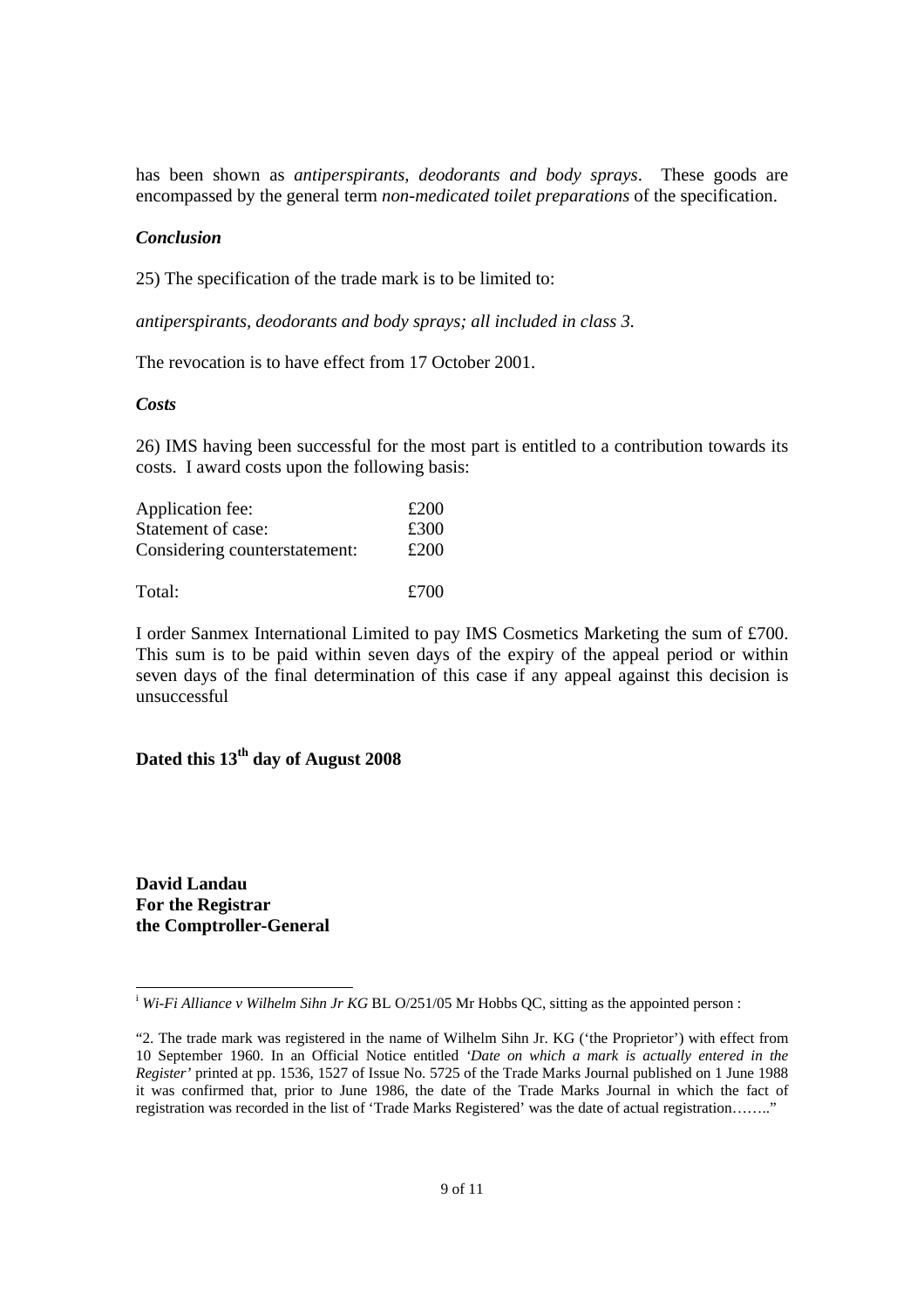#### ii *Animal Trade Mark* [2004] FSR 19:

"20 The reason for bringing the public perception in this way is because it is the public which uses and relies upon trade marks. I do not think there is anything technical about this: the consumer is not expected to think in a pernickety way because the average consumer does not do so. In coming to a fair description the notional average consumer must, I think, be taken to know the purpose of the description. Otherwise they might choose something too narrow or too wide. Thus, for instance, if there has only been use for three-holed razor blades imported from Venezuela (Mr T.A. Blanco White's brilliant and memorable example of a narrow specification) "three-holed razor blades imported from Venezuela" is an accurate description of the goods. But it is not one which an average consumer would pick for trade mark purposes. He would surely say "razor blades" or just "razors". Thus the "fair description" is one which would be given in the context of trade mark protection. So one must assume that the average consumer is told that the mark will get absolute protection ("the umbra") for use of the identical mark for any goods coming within his description and protection depending on confusability for a similar mark or the same mark on similar goods ("the penumbra"). A lot depends on the nature of the goods--are they specialist or of a more general, everyday nature? Has there been use for just one specific item or for a range of goods? Are the goods on the High Street? And so on. The whole exercise consists in the end of forming a value judgment as to the appropriate specification having regard to the use which has been made."

#### iii *Reckitt Benckiser (España), SL v Office for Harmonization in the Internal Market (Trade Marks and Designs) (OHIM)* Case T-126/03:

"42 The Court observes that the purpose of the requirement that the earlier mark must have been put to genuine use is to limit the likelihood of conflict between two marks by protecting only trade marks which have actually been used, in so far as there is no sound economic reason for them not having been used. That interpretation is borne out by the ninth recital in the preamble to Regulation No 40/94, which expressly refers to that objective (see, to that effect, *Silk Cocoon*, cited at paragraph 27 above, paragraph 38). However, the purpose of Article 43(2) and (3) of Regulation No 40/94 is not to assess commercial success or to review the economic strategy of an undertaking, nor is it to restrict trade-mark protection to the case where large-scale commercial use has been made of the marks (Case T-334/01 *MFE Marienfelde* v *OHIM – Vétoquinol (HIPOVITON)* [2004] ECR II-0000, paragraph 32, and Case T-203/02 *Sunrider* v *OHIM – Espadafor Caba (VITAFRUIT)* [2004] ECR II-0000, paragraph 38).

43 Therefore, the objective pursued by the requirement is not so much to determine precisely the extent of the protection afforded to the earlier trade mark by reference to the actual goods or services using the mark at a given time as to ensure more generally that the earlier mark was actually used for the goods or services in respect of which it was registered.

44 With that in mind, it is necessary to interpret the last sentence of Article 43(2) of Regulation No 40/94 and Article 43(3), which applies Article 43(2) to earlier national marks, as seeking to prevent a trade mark which has been used in relation to part of the goods or services for which it is registered being afforded extensive protection merely because it has been registered for a wide range of goods or services. Thus, when those provisions are applied, it is necessary to take account of the breadth of the categories of goods or services for which the earlier mark was registered, in particular the extent to which the categories concerned are described in general terms for registration purposes, and to do this in the light of the goods or services in respect of which genuine use has, of necessity, actually been established.

45 It follows from the provisions cited above that, if a trade mark has been registered for a category of goods or services which is sufficiently broad for it to be possible to identify within it a number of subcategories capable of being viewed independently, proof that the mark has been put to genuine use in relation to a part of those goods or services affords protection, in opposition proceedings, only for the subcategory or sub-categories relating to which the goods or services for which the trade mark has actually been used actually belong. However, if a trade mark has been registered for goods or services defined so precisely and narrowly that it is not possible to make any significant sub-divisions within the category